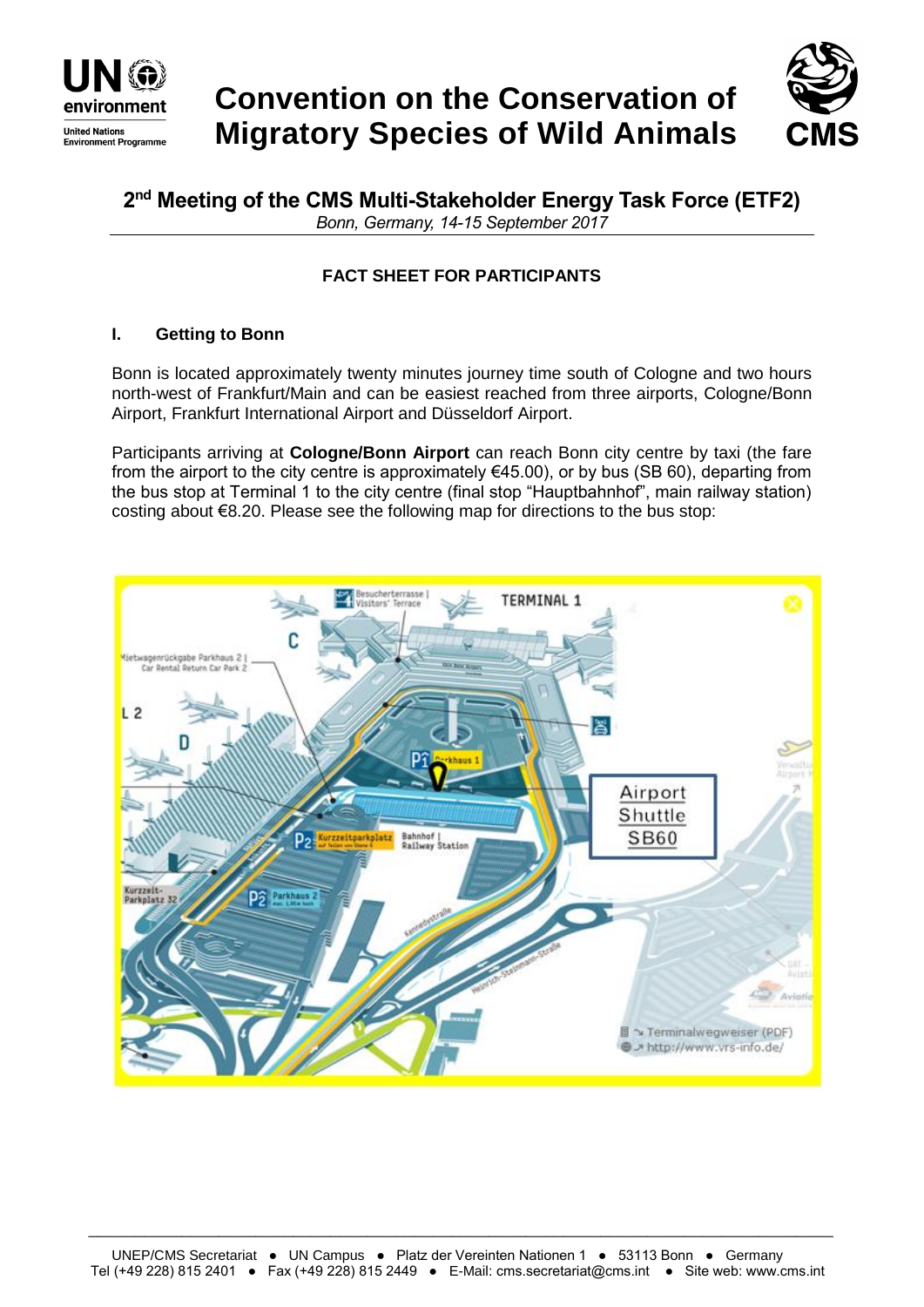Participants arriving at **Frankfurt International Airport** may wish to take the train to Siegburg/Bonn. There is high-speed train service (ICE) operating between the airport and Siegburg/Bonn. Travel time is approximately 40 minutes and a ticket costs around €61.00 (2nd class). Departure is from the long-distance train station (Fernbahnhof) in the airport complex. (Direction Cologne). The station stop for Bonn is the town of Siegburg (Please get off at: Siegburg/Bonn). Taxis are available for approximately €30.00 from Siegburg to Bonn. You can also catch the tram 66 from Siegburg to Bonn (ticket price €5.00, please press 3 on the ticket machine). The tram journey takes 25 minutes to Bonn Central Station.

Normal train service between Frankfurt International Airport and Bonn main railway station (Hauptbahnhof) is also available (from the long-distance train station (Fernbahnhof) at the airport). Travel time is approximately 1 hour 45 minutes and a ticket costs about €39.00 (2nd class). This trip along the Rhine River is one of the most scenic train trips in Germany and brings you directly into the city centre of Bonn.

From **Düsseldorf Airport** to Bonn there are direct trains, which run hourly and have a travel time of about 66 minutes and a ticket costs about €16.00 (2nd class).

#### **II. Meeting Venue**

The meeting will take place at the "Langer Eugen (LE)" inside the UN Campus. The LE building offers all modern meeting facilities and equipment.

#### **Address:**

*UN Campus Bonn* Langer Eugen Room 2705 Platz der Vereinten Nationen 1 (former Hermann-Ehlers-Strasse 10) 53113 Bonn Tel: (+49 228) 815 2401

All participants must present their passports/national ID cards at the UN security guardhouse at the main entrance when they first enter the campus.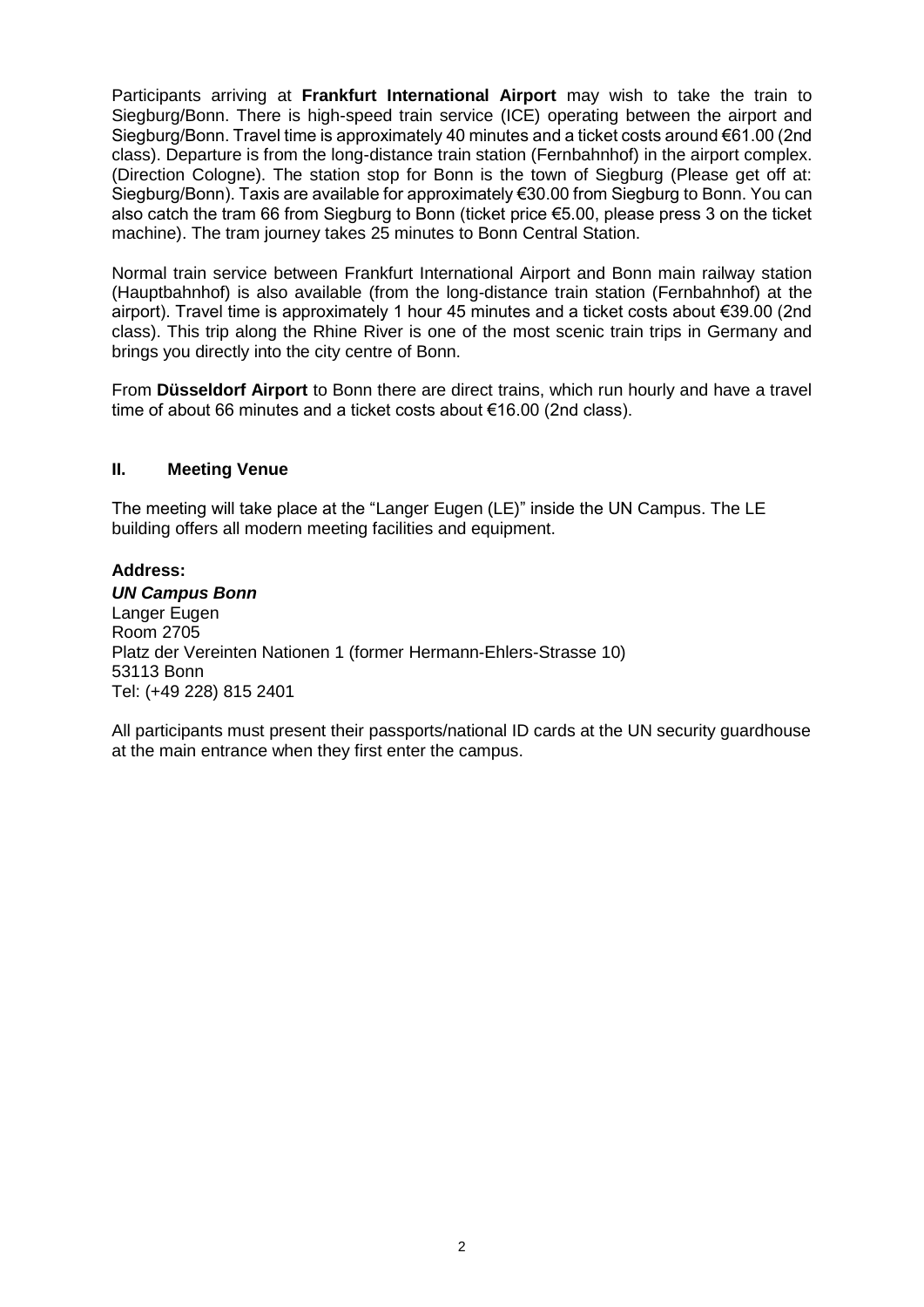# Map showing the UNEP/CMS Secretariat:



#### **How to get to the meeting venue:**

#### **By tram (U-Bahn):**

From the main railway station (Hauptbahnhof) in the city centre: take tram 63 or 16 (direction Bad Godesberg) or tram 66 (direction Bad Honnef or Ramersdorf) to the stop "Heussallee/Museumsmeile".

From Bad Godesberg station (Bahnhof): take tram 63/16 (direction Hauptbahnhof) to the stop "Heussallee/Museumsmeile". < [Tram 63/Tram 16 >.](https://ekapweb.vrsinfo.de/uploads/tx_ekap/linien/mini-fahrplan/2017_63-63.pdf)

Upon arrival at the stop Heussallee/Museumsmeile, exit the station by following the sign "UN Campus" and continue walking straight ahead for about 5 minutes till you see a large white building in front of a higher building being the **Langer Eugen** (UN building).

#### **By bus:**

From Bonn city centre (Hauptbahnhof) or Bad Godesberg city centre, take Bus 610 or 611 to the stop "Deutsche Welle".  $\lt$  Bus 610 >  $\lt$  Bus 611 >. After getting off, continue walking down Heussallee for about 5 minutes till you see a large white building in front of a higher building being the **Langer Eugen** (UN building).

Tram or bus tickets can be obtained from ticket machines in the stations or in the bus or tram itself. If you are travelling in and around Bonn, press the 1b button, one-way ticket (1 trip) costs €2.80 and a multiple ticket (4 trips) costs €10.70.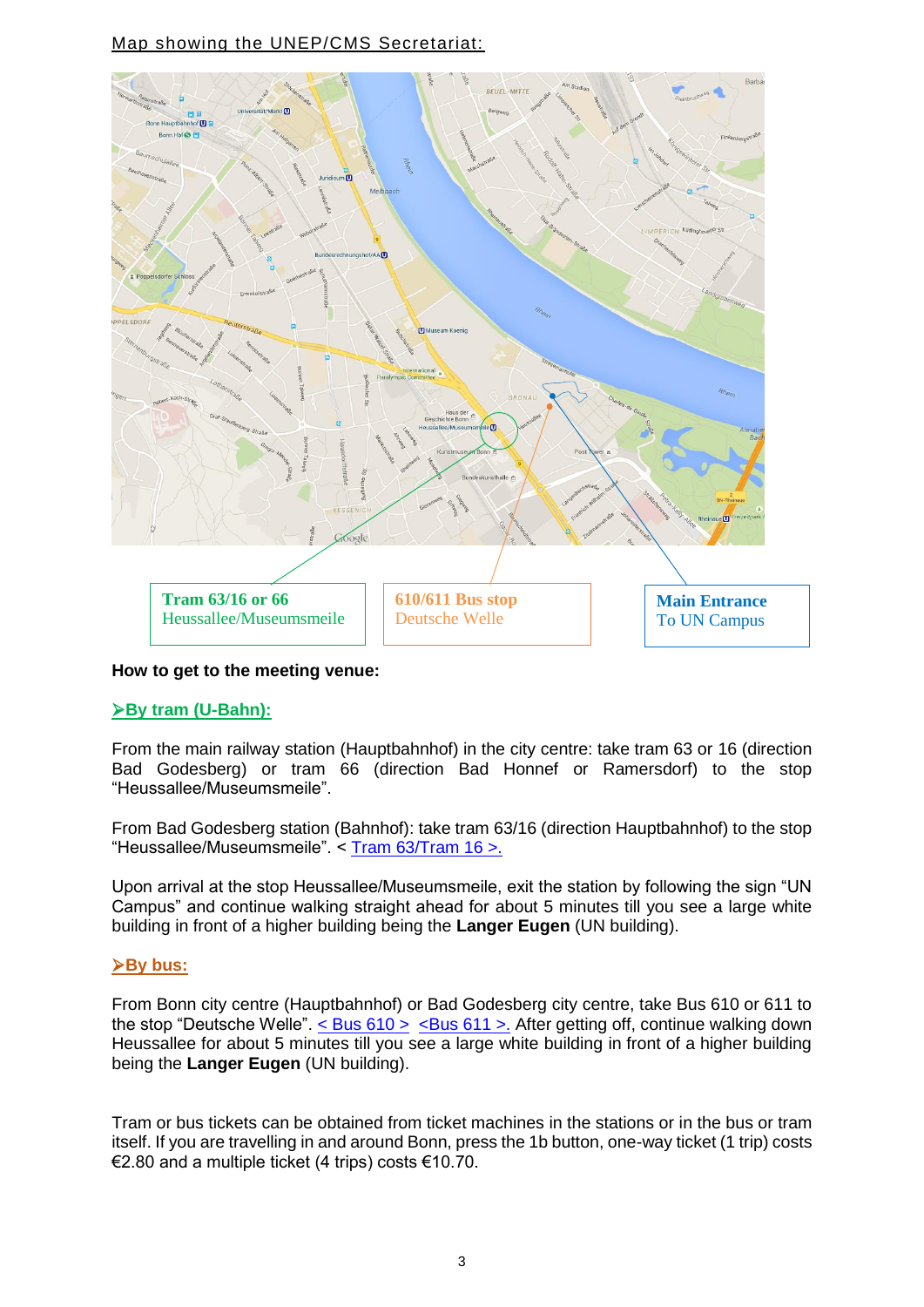## **By taxi:**

The fare for a taxi ride to the Langer Eugen from Bonn city centre (Hauptbahnhof-Main station) is around €10.00 and from Bad Godesberg city centre about €15.00. The central phone number for Bonn taxis is +49 (0)228 555 555.

#### **III. Registration**

Registration will start at 0800hrs on Thursday 14 September 2017

#### **IV. Hotel accommodation**

#### **1.** Hotel information for **funded participants**:

Hotel rooms will be reserved for funded participants. Please liaise with Edward Perry [edward.perry@birdlife.org](mailto:edward.perry@birdlife.org) and Sue Patterson [susan.patterson@birdlife.org,](mailto:susan.patterson@birdlife.org) as soon as you have confirmed your attendance.

#### **2.** Hotel rooms for **non-funded participants**:

Block-bookings have been made in different hotels in Bonn, already used to host participants of previous meetings. The participants who want to take advantage of these bookings will have to make their own reservation out of the block-booking by guaranteeing their reservation with their own credit card and paying directly to the hotel. Please use the code word **UNEP/CMS** to access the block-booking. The ETF meeting coincides with a trade fair in the neighbouring city of Cologne, it is therefore advisable to book your hotel room as soon as possible. Please inform yourself in regards to the cancellation conditions as at the time of fairs they might be at 100% for all days booked.

Please see below the list of hotel addresses and their websites, with more information:

#### **2.1. Hotel ZUM LÖWEN**

Von-Groote-Platz 1 53173 Bonn Tel: +49 (0) 228 528890 E-mail: [empfang@hotel-zum-loewen-bonn.de,](mailto:empfang@hotel-zum-loewen-bonn.de) Website:<http://www.hotel-zum-loewen-bonn.de/loeweenglisch/>

Rate:89 € per night/incl. breakfast 5 single rooms will be held as a block-booking keyword "UNEP/CMS" for participants **until 28.08.17.** The rooms are available from 13. – 16.09.2017.

The hotel is conveniently located in the charming villa quarter in the heart of Bad Godesberg, in immediate proximity to all public transportation.

To reach the venue, please walk to the "Bad Godesberg station" and follow the tram signs above. If you should arrive later than 22:00, please call the hotel beforehand in order to receive an entry code.

#### **2.2. Hotel RHEINLAND; Bad Godesberg**

Hotel Rheinland Bonn Rheinallee 17 53173 Bonn - Bad Godesberg phone: +49 228 82 00 00 fax: +49 228 82 000 82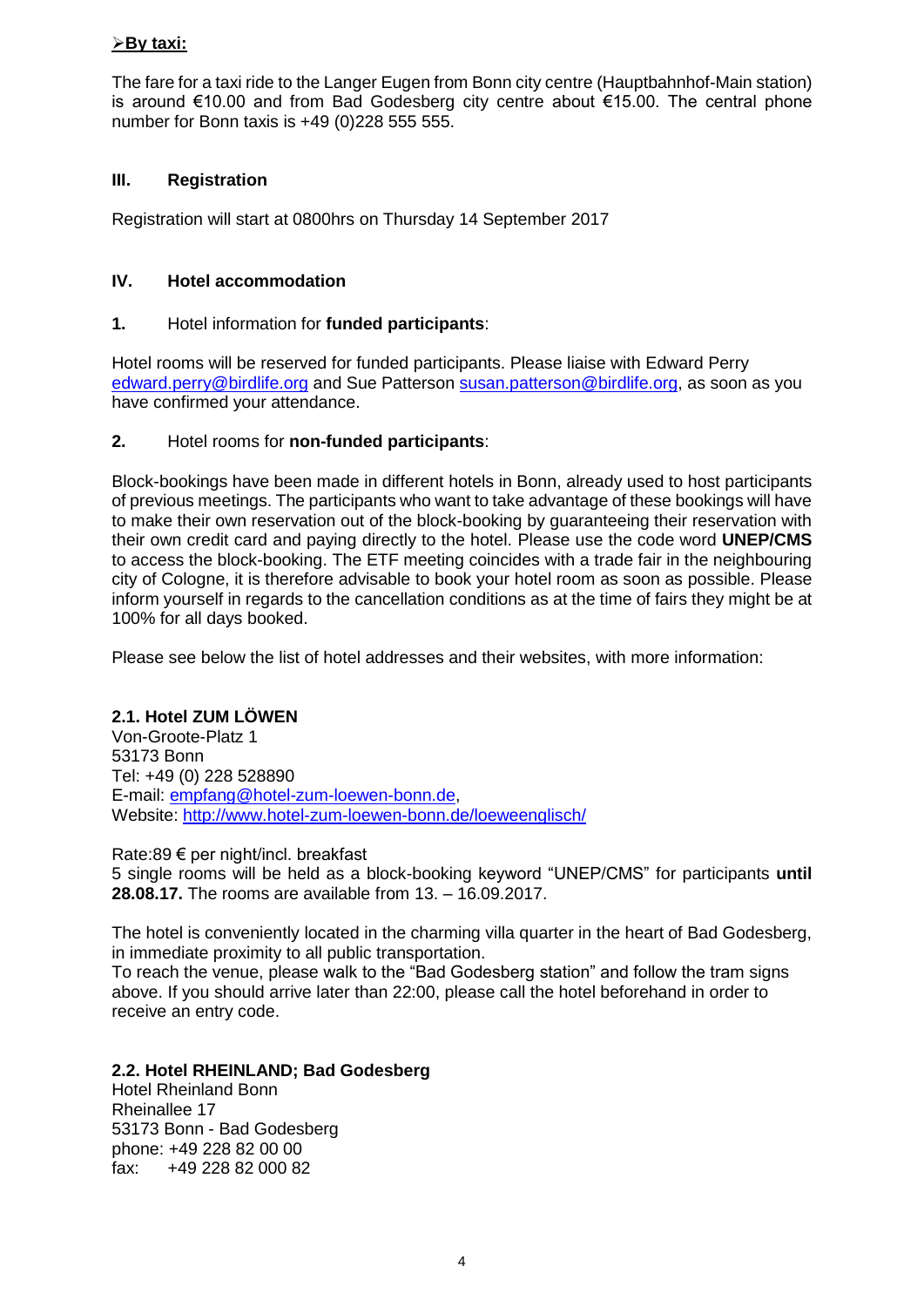mail: [rezeption@hotel-rheinland-bonn.de](mailto:rezeption@hotel-rheinland-bonn.de) [www.hotel-rheinland-bonn.de](http://www.hotel-rheinland-bonn.de/)

Rate:79 € per night/incl. breakfast

10 single rooms will be held as a block-booking keyword "UNEP/CMS" for participants **until 28.08.17.** The rooms are available from 13. – 16.09.2017.

Bus stop opposite of the Hotel to the UN Campus

#### **3. Leisure Tax**:

The city of Bonn charges an overnight stay tax of 5% on the room accommodation rate from 01.07.2015 onwards for leisure travel, which needs to be paid by the guests to the hotel. This tax is NOT INCLUDED in the hotel rates and needs to be paid additionally in the hotel.

**Business travelers are EXEMPTED from this tax when showing an adequate verification that they are in Bonn for business purposes! The Secretariat will provide the participants with invitation letters to avoid payment of this tax.**

## **V. Weather**

The meeting is being held from 14-15 September, which is Autumn-time in Bonn. The weather in Bonn is usually mild and possibly rainy during these days. The average temperature is 15°C. Please bring warm clothing, and a raincoat or umbrella since weather in Northern Europe is unpredictable and it can be colder than average.

#### **VI. Currency**

Germany's currency is the Euro ( $\epsilon$ ). As of 21 July 2017, the exchange rate was  $\epsilon$  1.18 for 1 USD. Credit cards are accepted in hotels and in most restaurants in Bonn, but may not be excepted in all shops.

#### **VII. Voltage and Type of Pins**

In Germany, the electrical plug/ outlet and voltage operates on **220 volts, 50 Hz**, with round-prong European-style plugs that fit into recessed wall sockets/ points. Many appliances with their own power adapters (such as laptop computers and digital cameras) can be plugged into either 110-120 volt or 220-240 volt sockets/points and will adapt to the voltage automatically.



#### **VIII. Visas**

Upon request, an official letter of invitation will be sent to participants. This can be attached to the German visa application. Visas can be obtained from your nearest German embassy or consulate. Information and Addresses can be downloaded from the website of the [German](http://www.auswaertiges-amt.de/EN/EinreiseUndAufenthalt/Visabestimmungen_node.html)  [Foreign Office.](http://www.auswaertiges-amt.de/EN/EinreiseUndAufenthalt/Visabestimmungen_node.html) Funded participants are kindly requested to keep receipts of their visas. If you have any difficulties obtaining a visa, please contact the Secretariat: [cms.secretariat@cms.int.](mailto:cms.secretariat@cms.int)

## **IX. Working language of the meeting**

The meeting will be conducted in English.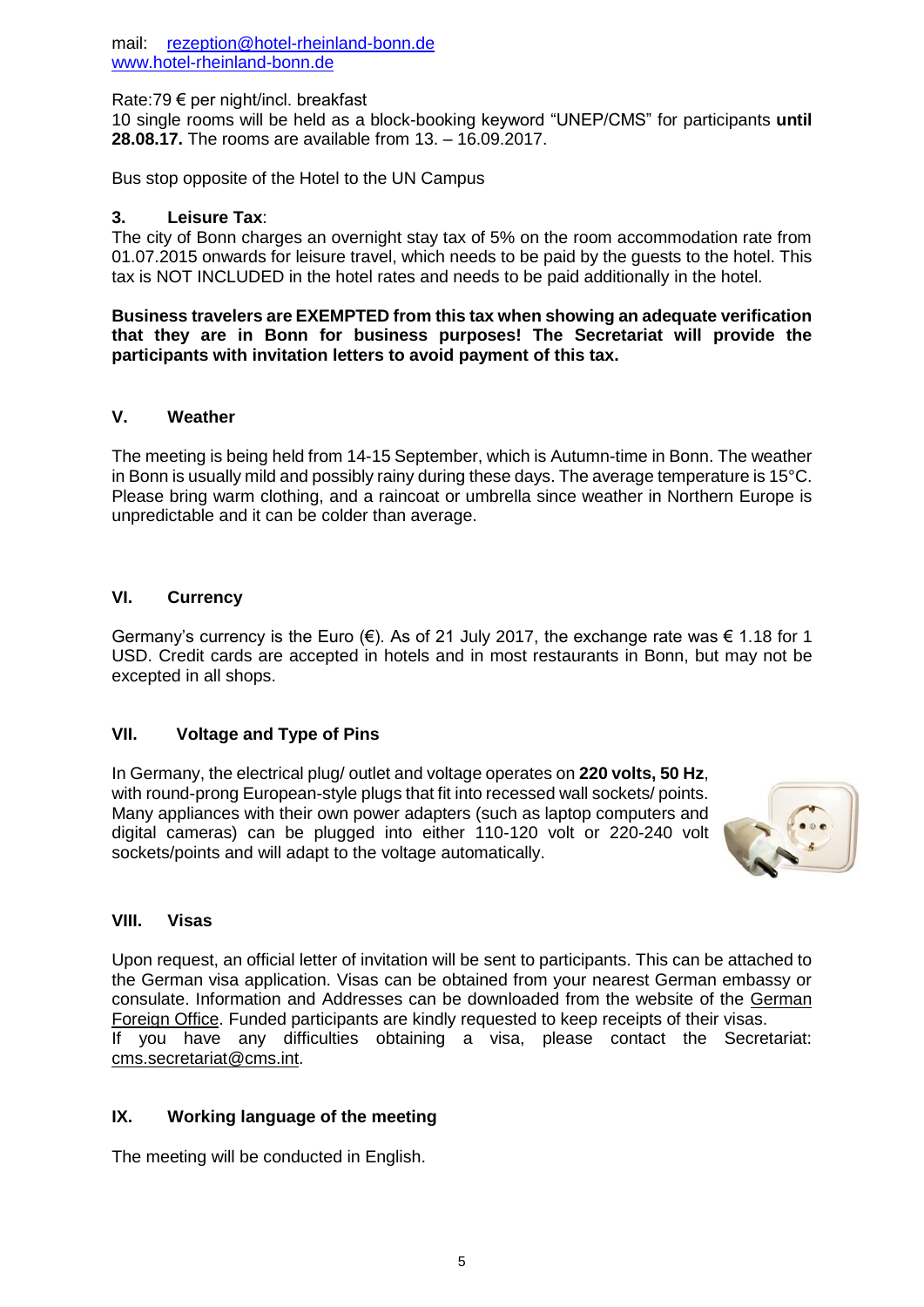# **X. Internet**

WiFi will be provided free of charge in the meeting rooms and for the duration of the meeting.

# **XI. Identification badges**

All participants will receive an identification badge to access the venue. You are requested to wear this badge during your stay at UN Campus.

## **XII. Time zone**

Germany is in the Central European Time zone (GMT +1 hour).

## **XIII. Information on Bonn**

For information on Bonn and its region please refer to: <http://www.bonn-region.de/english.html>

## **XIV. Useful Numbers**

Country dialling code: +49 City dialling code: (0)228 Railway Station Bonn: 0228 19419 Emergency: 112 Police: 110 Fire: 112 Doctors: 0228 364567 or 0228 19257 UNEP/CMS Secretariat: 0228 815 2401

#### **XV. Security requirements in the building**

Please note the standard security requirements that you need to be familiar with when you visit us here at the UN Campus in Bonn:

- 1. No friends or family members are allowed to enter the UN Campus unless they are participants
- 2. Participants should not use the facilities of other offices on the conference floors
- 3. Smoking is only allowed outside the building
- 4. All participants will be checked against their passports/national ID cards
- 5. The participants are not allowed to move throughout the building unless attended by Secretariat Staff
- 6. Please report any loss of conference ID badge to the Security for corrective action regarding the access
- 7. Participants should not leave their personal items of value unattended